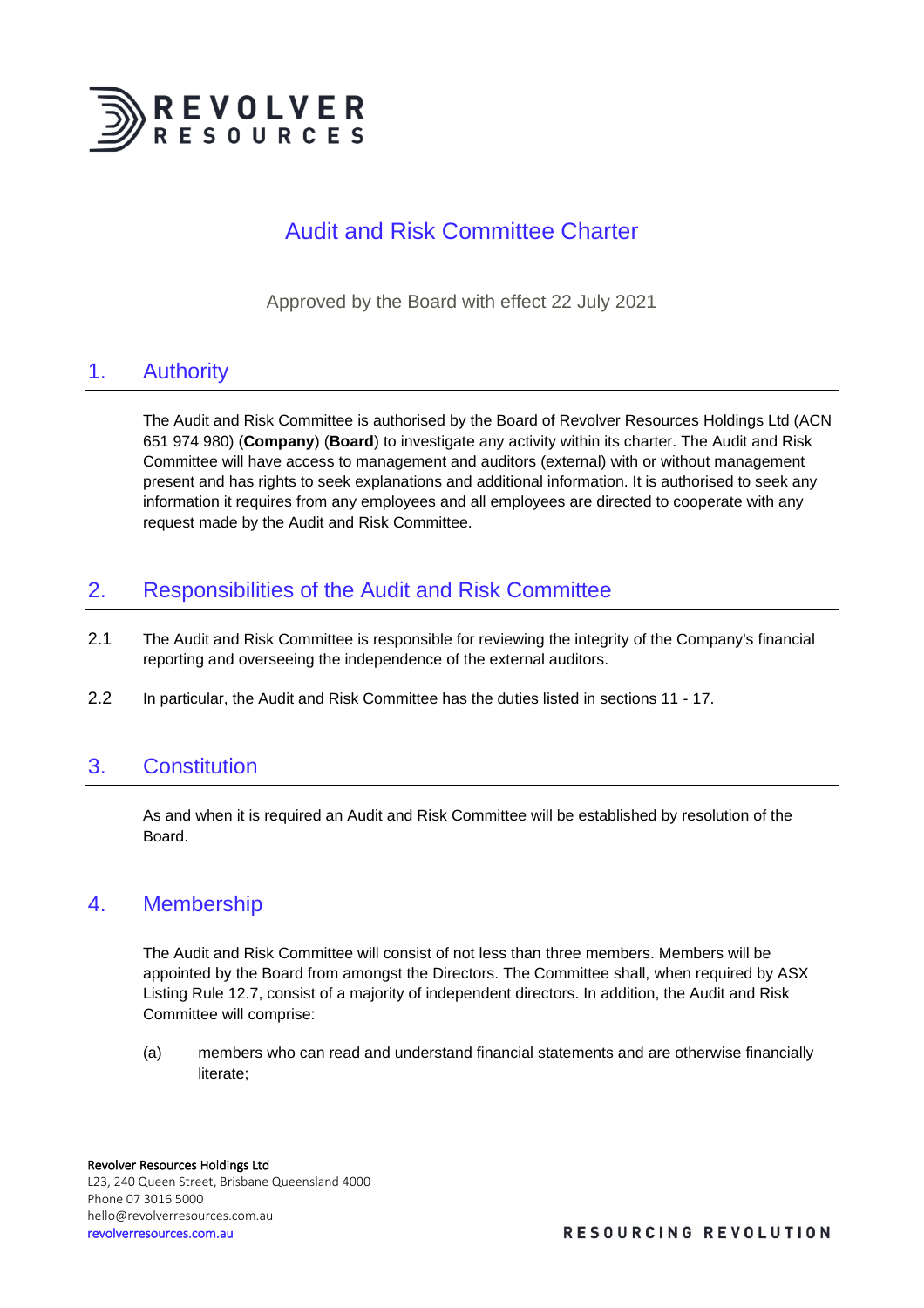

- (b) at least one member with financial expertise either as a qualified accountant or other financial professional with experience in financial and accounting matters; and
- (c) at least one member who has an understanding of the industry in which the Company operates.

### 5. Chair

The Audit and Risk Committee will appoint an independent Director, other than the Chair of the Board, to be the Chair of the Committee.

#### 6. Secretary

- 6.1 The Company Secretary will be the Secretary of the Audit and Risk Committee at the request of the Chair of the Committee.
- 6.2 The Company Secretary or their nominee shall be the Secretary of the Committee and shall attend meetings of the Committee as required.
- 6.3 The Secretary will be responsible for keeping the minutes of meetings of the Committee and circulating them to Committee members and to the other members of the Board.
- 6.4 The Secretary shall distribute supporting papers for each meeting of the Committee as far in advance as possible.

### 7. Other attendees

- 7.1 The Managing Director/Executive Chairman and Chief Financial Office] as well as other members of senior management may be invited to be present for all or part of the meetings of the Audit and Risk Committee, but will not be members of the Committee.
- 7.2 Representatives of the external auditor are expected to attend at least one meeting of the Audit and Risk Committee per year without any management staff or executives present.

#### 8. Quorum

A quorum will be two members.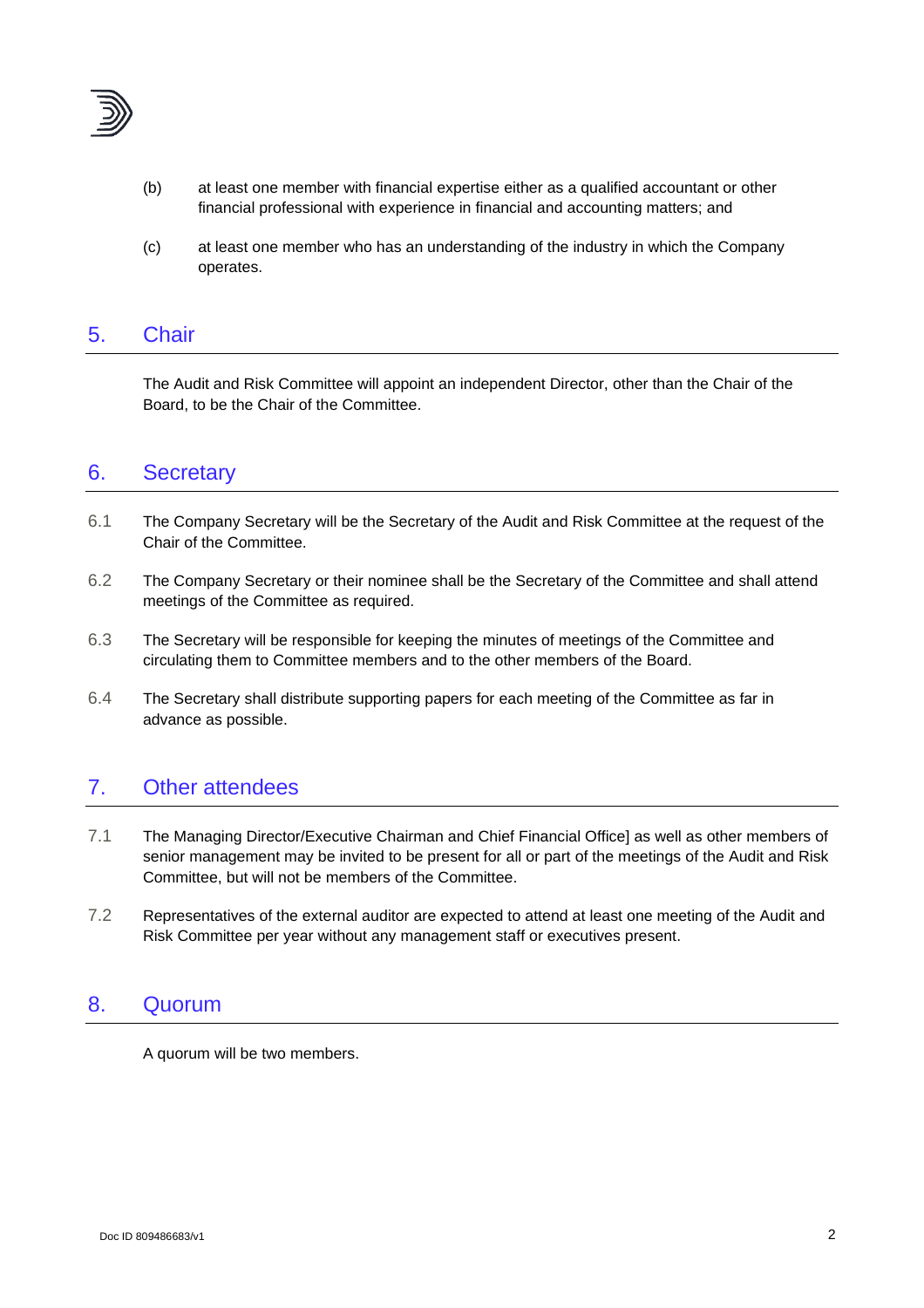

### 9. Meetings

- 9.1 Audit and Risk Committee meetings will be held not less than four times a year so as to enable the Committee to undertake its role effectively.
- 9.2 In addition, the Chair is required to call a meeting of the Audit and Risk Committee if requested to do so by any member of the Audit and Risk Committee, the Managing Director/Executive Chairman or the external auditor.
- 9.3 Where deemed appropriate by the Chair of the Committee, meetings and subsequent approvals and recommendations can be implemented by a circular written resolution or conference call.
- 9.4 Decisions will be based on a majority of votes with the Chair having a casting vote.
- 9.5 The Committee Chair, through the Secretary, will prepare a report of the actions of the Committee to be included in the Board papers for the next Board meeting.
- 9.6 Minutes of each meeting are included in the papers for the next full Board meeting after each Committee meeting.

### 10. Reporting procedures

The Audit and Risk Committee will keep minutes of its meetings. As outlined above, the Secretary shall circulate the minutes of the meetings of the Committee to all members of the Committee for comment and change before being signed by the Chair of the Audit and Risk Committee and circulated to the Board with the Board papers for the next Board meeting. The minutes are to be tabled at the Board meeting following the Audit and Risk Committee meeting along with any recommendations of the Committee.

### 11. Financial statements

- (a) The Committee has the following duties to review the audited annual and half yearly financial statements and any reports which accompany published financial statements before submission to the Board, recommending their approval, focusing particularly on:
	- (i) any changes in accounting policies and practices;
	- (ii) major judgmental areas;
	- (iii) significant adjustments, accounting and financial reporting issues resulting from the external audit;
	- (iv) compliance with accounting policies and standards; and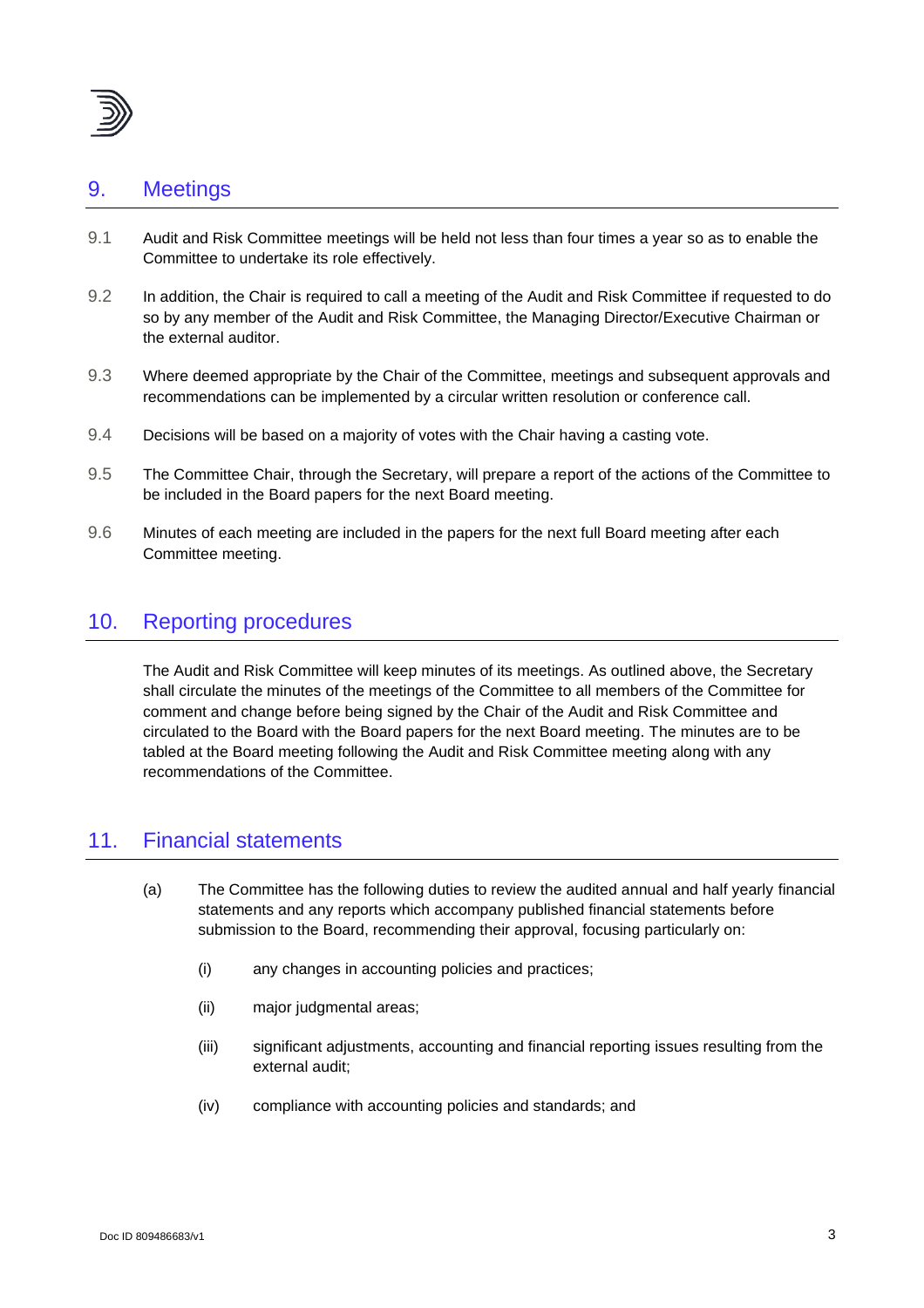

- (v) compliance with legal requirements.
- (b) If the Company has a public accountant, to review the evaluation by management of factors related to the independence of the Company's public accountant and to assist them in the preservation of such independence.
- (c) To oversee management's appointment of the Company's public accountant if one is required.

### 12. Related party transactions

The Committee must monitor and review the propriety of any related party transactions.

#### 13. External audit function

The Committee has the following duties in relation to external audit:

- (a) To recommend to the Board the appointment of the external auditor.
- (b) Each year, to review the appointment of the external auditor, their independence, the audit fee, and any questions of resignation or dismissal.
- (c) Review the adequacy of accounting and financial controls together with the implementation of any recommendations of the external auditor in relation thereto.
- (d) Meet with the external auditors at least twice in each financial period without management being present and at any other time the Committee considers appropriate.
- (e) To discuss with the external auditor before the audit commences the nature and scope of the audit, and to ensure coordination between the external auditor and the Company's accounting staff.
- (f) To determine that no management restrictions are being placed upon external auditor.
- (g) To discuss problems and reservations arising from the interim and final audits, and any matters the auditors may wish to discuss (in the absence of management where necessary).
- (h) To review the external auditor's management letter and management's response.
- (i) To review and make recommendations on fees payable to the auditor for audit and non-audit work.
- (j) Ensure adequate disclosure as may be required by law of the Committee's approval of all non-audit services provided by the external auditor.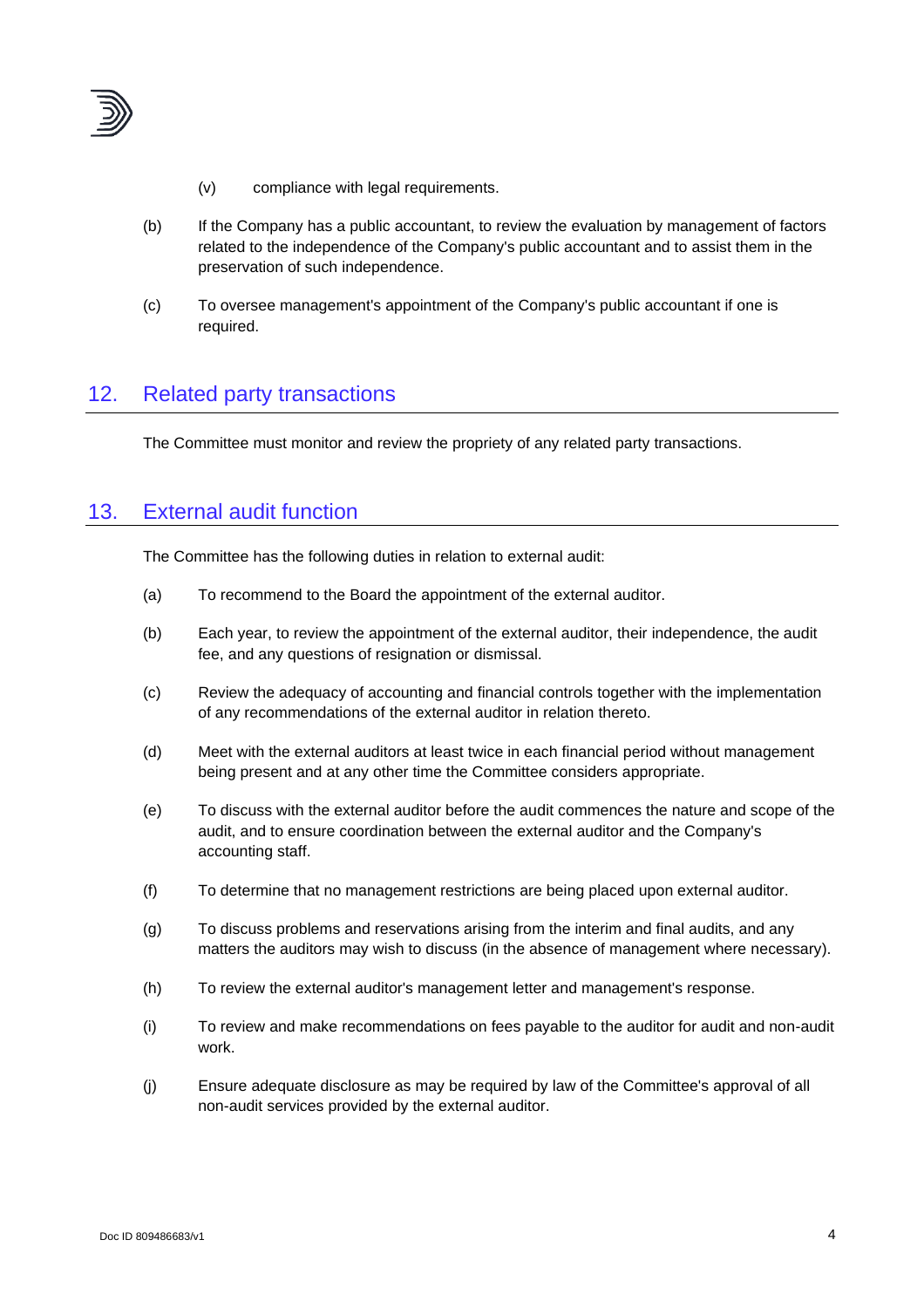

- (k) Ensure that the external auditor prepares and delivers an annual statement as to their independence which includes details of all relationships with the Company.
- (l) Receive from the external auditor, or any other regulatory body, their report on, among other things, critical accounting policies and alternative accounting treatment, prior to the filing of their audit report in compliance with the Corporations Act.

## 14. Internal audit function

The Committee has the following duties in relation to internal audit:

- (a) To recommend to the Board the appointment of an internal auditor if and when one is required.
- (b) If and when one is required, to consider the appointment of an internal auditor, the audit fee (if externally contracted) and any questions of resignation or dismissal.
- (c) If and when one is required, to review the appointment, remuneration, evaluation, retention and dismissal of the chief audit executive.
- (d) Each year, to review and approve the internal auditor's charter.
- (e) To review the reporting lines of the internal audit function to ensure that the internal auditor is allowed adequate independence.
- (f) To determine that no management restrictions are being placed upon the internal audit function.
- (g) To ensure that the internal audit function is adequately resourced (including qualified personnel, funding and equipment) so as not to impede its ability to execute its responsibilities.
- (h) To consider the major findings of the internal audit investigations and management's response.
- (i) To ensure coordination between the internal and external auditor.
- (j) To meet privately with the internal auditor on at least an annual basis.

#### 15. Risk management

The Committee has the following duties in relation to risk management:

(a) Assessing the internal processes for determining and managing key risk areas, particularly: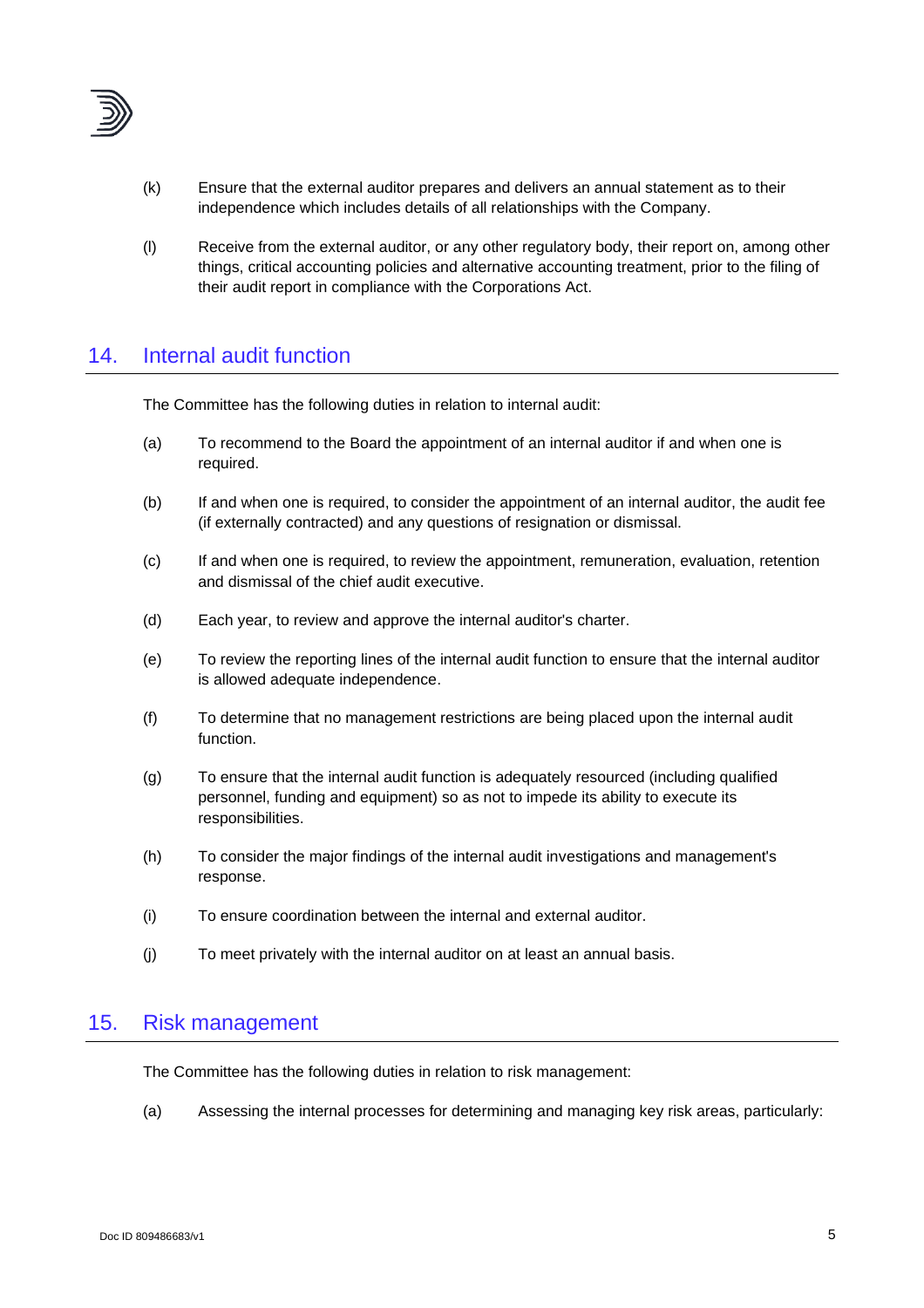

- (i) non-compliance with laws, regulations, standards and best practice guidelines, including environmental and industrial relations laws;
- (ii) litigation and claims; and
- (iii) relevant business risks other than those that are dealt with by other specific Board Committees.
- (b) Monitoring management's performance against the Company's risk management framework including whether it is operating within the risk appetite set by the Board.
- (c) Developing and maintaining a risk register that identifies the risks to the Company and its operation and assesses the likelihood of their occurrence.
- (d) Updating the risk register periodically and presenting it to the Audit and Risk Committee for its consideration at least twice a year.
- (e) Ensuring that the Company has an effective risk management system and that major risks to the Company are reported quarterly to the Board.
- (f) Receiving from management reports on all suspected and actual frauds, thefts and breaches of laws.
- (g) Receive reports from internal audit on its reviews of the adequacy of the entity's processes for managing risks.
- (h) Receive reports from management on new and emerging sources of risk and the risk controls and mitigation measures that management has put in place to deal with those risks.
- (i) Reviewing any material incident involving fraud or a break down of the Company's risk controls and determining the lessons learned.
- (j) Make recommendations to the Board in relation to changes that should be made to the Company's risk management framework or the risk appetite set by the Board.
- (k) Evaluating the process the Company has in place for assessing and continuously improving internal controls, particularly those related to areas of significant risk.
- (l) Assessing whether management has controls in place for unusual types of transactions and/or any potential transactions that may carry more than an acceptable degree of risk.
- (m) Meeting periodically with key management, internal and external auditors and compliance staff to understand and discuss the Company's control environment.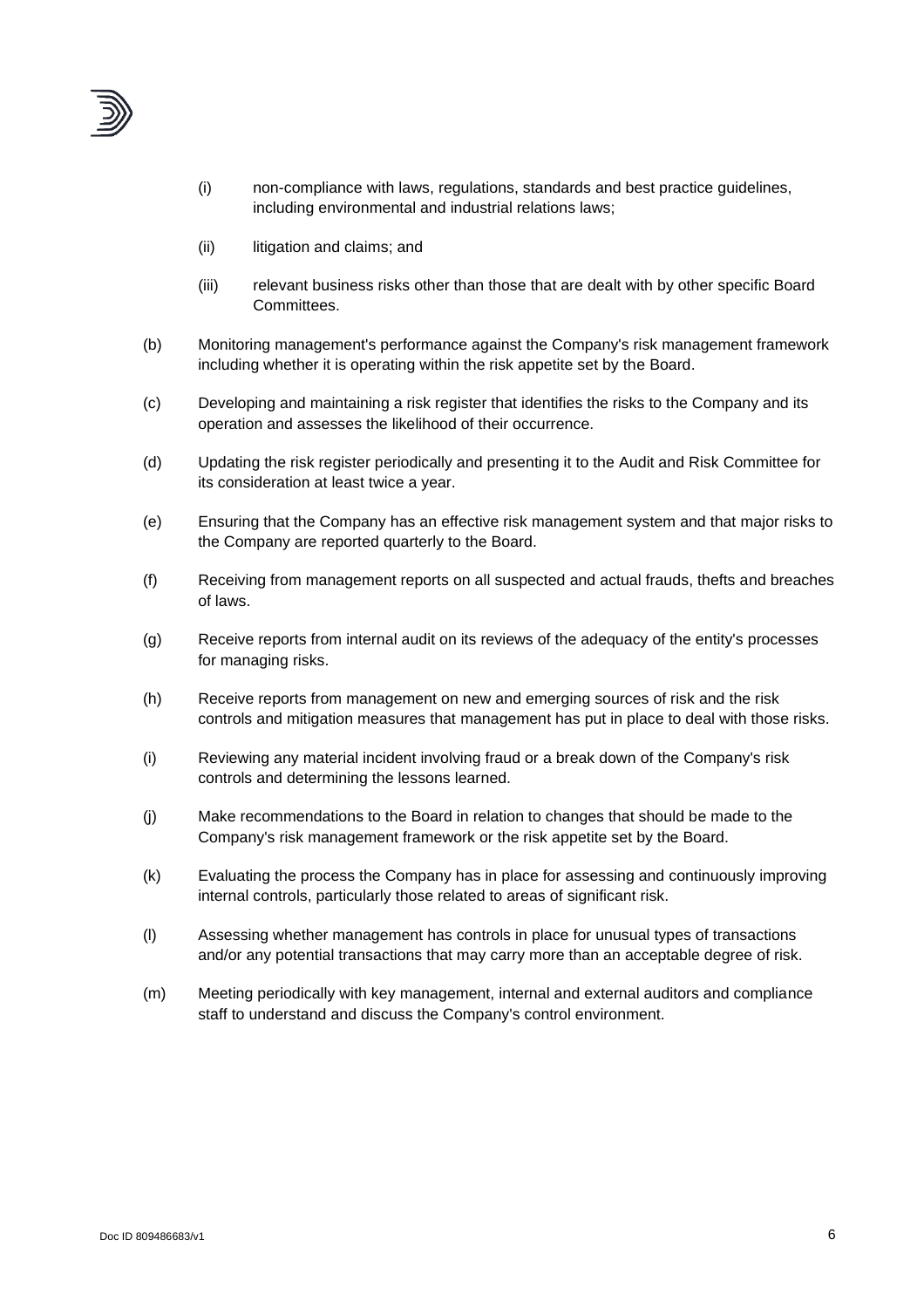

### 16. Communication

The Committee has the following duties in relation to communication:

- (a) If and when required, providing, through regular meetings, a forum for communication between the Boards, senior financial management, and staff involved in internal control procedures and the external auditors.
- (b) Enhancing the credibility and objectivity of financial reports with other interested parties, including creditors, key stakeholders and the general public.
- (c) If and when required, establishing procedures for complaints and reports regarding accounting, internal accounting controls and auditing matters and ensuring a mechanism for the confidential treatment of such complaints and reports including the ability to submit them anonymously.

#### 17. Assessment of effectiveness

The Committee has the following other duties comprising:

- (a) To evaluate the adequacy and effectiveness of the Company's administrative, operating and accounting policies through active communication with operating management, internal auditors (should they exist) and the external auditors.
- (b) Oversight of the Risk Management System.
- (c) To oversee the establishment and implementation by management of a system for identifying, assessing, monitoring and managing material risk throughout the company. This system will include the Company's internal compliance and control systems.
- (d) To review at least annually the Company's risk management systems to ensure the exposure to the various categories of risk are minimised prior to endorsement by the board.
- (e) To evaluate the Company's exposure to fraud.
- (f) To take an active interest in ethical considerations regarding the Company's policies and practices.
- (g) To monitor the standard of corporate conduct in areas such as arms- length dealings and likely conflicts of interest.
- (h) To identify and direct any special projects or investigations deemed necessary.
- (i) To ensure the appropriate engagement, employment and deployment of all employees under statutory obligations.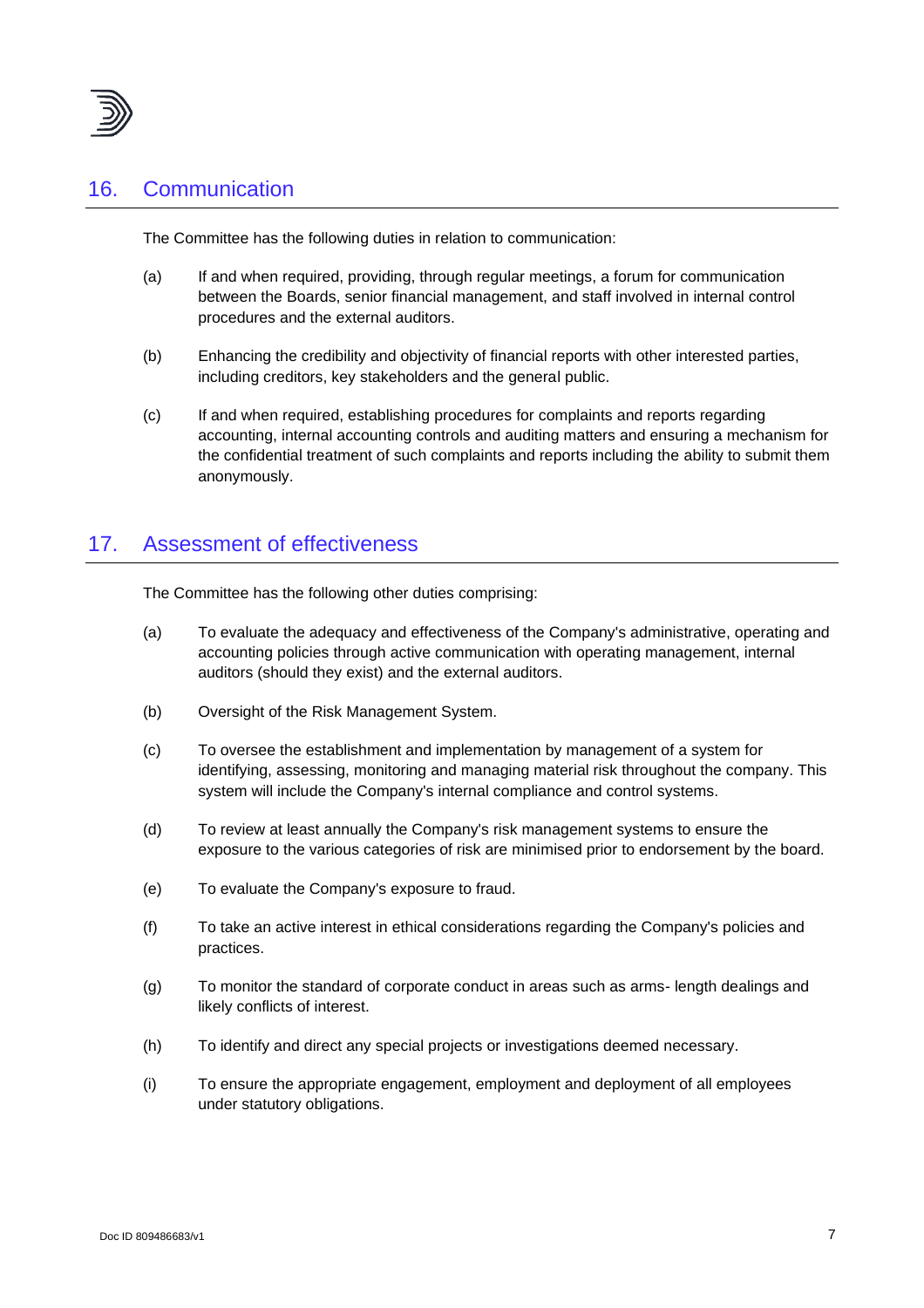

- (j) To ensure a safe working culture is sustained in the workforce.
- (k) To determine the Company's risk profile describing the material risks, including both financial and non-financial matters, facing the company.
- (l) To regularly review and update the risk profile.

### 18. Reliance on information or professional or expert advice

Each member of the Committee is entitled to rely on information, or professional or expert advice, to the extent permitted by law, given or prepared by:

- (a) an employee of the Group whom the member believes on reasonable grounds to be reliable and competent in relation to the matters concerned;
- (b) a professional adviser or expert in relation to matters that the member believes on reasonable grounds to be within the person's professional or expert competence; or
- (c) another Director or officer of the Group in relation to matters within the Director's or officer's authority.

#### 19. Access to advice

- 19.1 Members of the Committee have rights of access to management and to the books and records of the Company to enable them to discharge their duties as Committee members, except where the Board determines that such access would be adverse to the Company's interests. Such access shall be provided on a timely basis.
- 19.2 Members of the Committee may meet with the auditors, both internal and external, without management being present.
- 19.3 Members of the Committee may consult independent legal counsel or other advisers they consider necessary to assist them in carrying out their duties and responsibilities, subject to prior consultation with the Chair. Any costs incurred as a result of the Committee consulting an independent expert will be borne by the Company.

## 20. Report to the Board

The Committee must report to the Board formally at the next Board meeting following from the last Committee meeting on matters relevant to the Committee's role and responsibilities.

The Committee must brief the Board promptly on all urgent and significant matters.